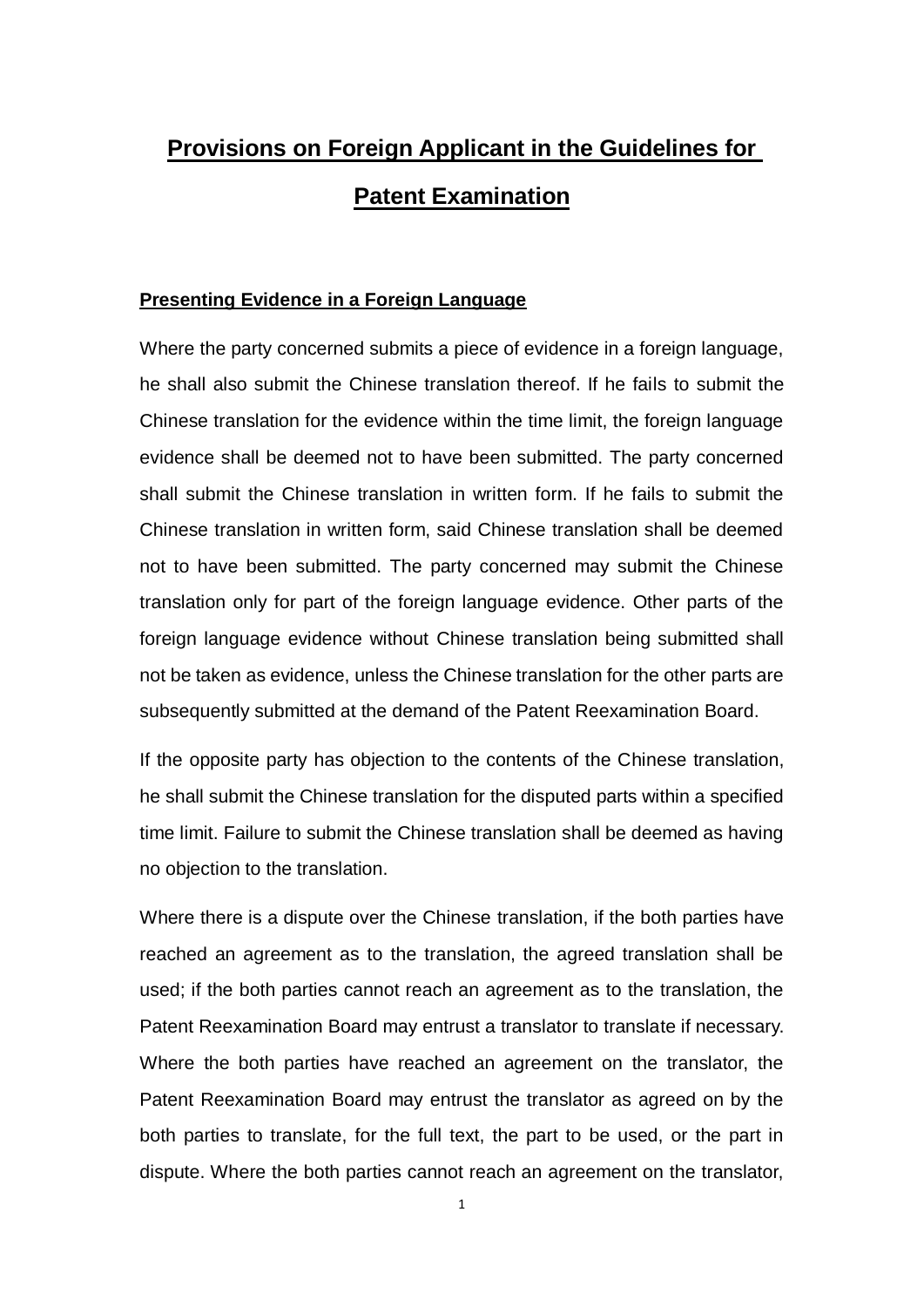the Patent Reexamination Board may entrust *ex officio* a professional translation agency to translate. The both parties shall respectively bear 50% of the translation fee for the entrusted translation. The party refusing to pay the translation fee shall be deemed to acknowledge that the Chinese translation submitted by the other party is correct.

# **Verification Formalities for Evidence Formed Abroad or in Hong Kong, Macao, or Taiwan**

Evidence formed abroad means the evidence formed beyond the territory of the People's Republic of China. The evidence shall be notarized by the notary organs in the country concerned and verified by the Chinese Embassy or Consulate to the country, or shall be subject to any verification formalities provided in a treaty between China and the country.

For evidence formed in Hong Kong, Macao or Taiwan, the relevant verification formalities shall also be gone through. However, in any of the following circumstances, the party concerned may not go through the relevant verification formalities in the invalidation procedure for the two kinds of evidence mentioned above:

(1) the evidence can be obtained via domestic public channels (Hong Kong, Macao and Taiwan excluded), e.g. , foreign patent documents obtained from the Patent Office, or foreign literature obtained from a public library;

(2) the authenticity of the evidence can be sufficiently supported by other evidence; or

(3) the authenticity of the evidence is acknowledged by the opposite party.

# **Formalities Regarding Appointment of Representation in Requests for Reexamination**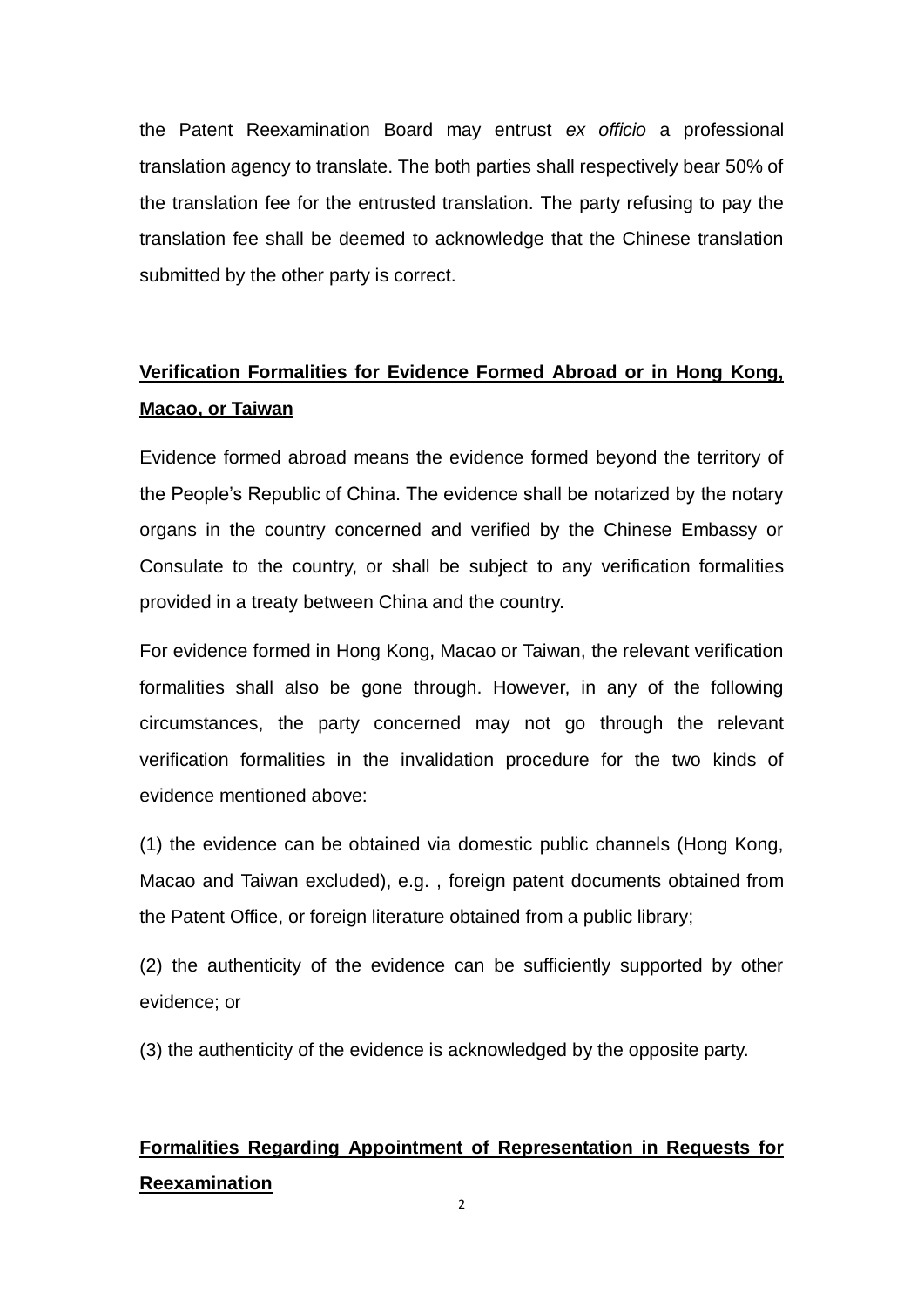(1) As regards the appointment, dissolution or resignation of appointment in the reexamination procedure, formalities shall be settled before the Patent Office according to the provisions of Chapter 1, Section 61 of Part I. However, if the petitioner appoints a patent agency in the reexamination procedure and indicates in the power of attorney that the scope of the power entrusted is limited to matters provided in Chapter 2 of Part IV in the reexamination procedure, the formalities concerning the appointment, dissolution or resignation of appointment shall be settled before the Patent Reexamination Board and the above provisions shall apply *mutatis mutandis*, without the need to change the bibliographic data. Where the petitioner goes through the formalities concerning the appointment of a patent agency before the Patent Reexamination Board and fails to indicate in the power of attorney that the scope of the power entrusted is limited to matters in the reexamination procedure, a rectification shall be made within the specified time limit; otherwise, the appointment shall be deemed not to have been made.

(2) Where the petitioner has appointed more than one patent agency at the same time, he shall designate in written form one of the agencies as the contact person. If no agency is designated, the Patent Reexamination Board will take the agency entrusted first in the reexamination procedure as the contact person; where more than one agency was entrusted first, the Patent Reexamination Board will take the agency in the first name order as the contact person; where there is no name order (separately entrusted on the same day), the Patent Reexamination Board shall notify the petitioner to designate within a specified time limit, and if no designation is made within the time limit, the appointment shall be deemed not to have been made.

(3) Where according to Article 19.1 the petitioner shall appoint a patent agency, if he fails to appoint any agency, the request for reexamination shall not be accepted.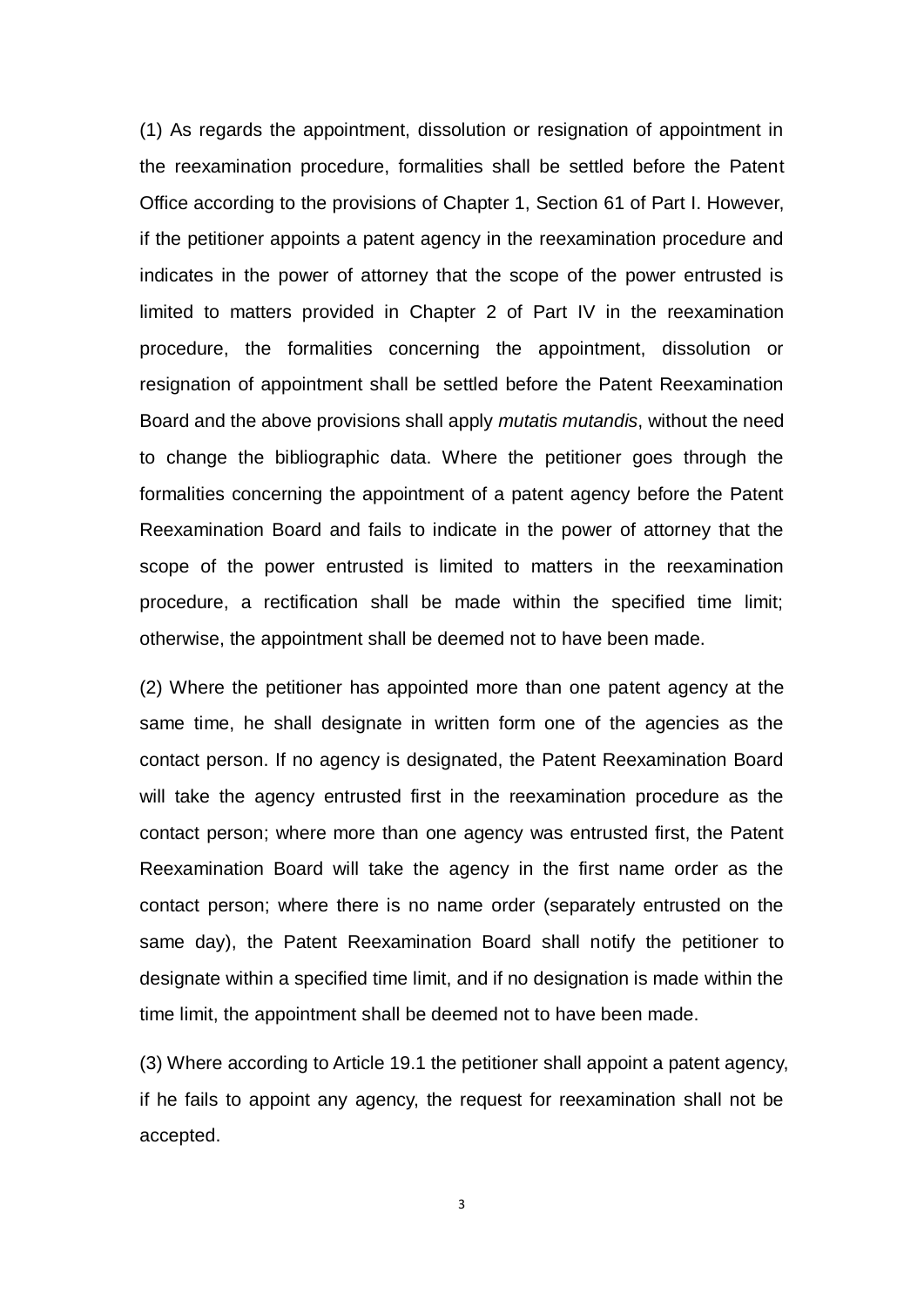# **Formalities Regarding Appointment of Representation in Requests for Invalidation**

(1) Where, during the invalidation procedure, the petitioner or the patentee appoints a patent agency, he must submit the power of attorney for invalidation procedure, and the patentee shall indicate in the power of attorney that the scope of the power entrusted is limited to matters in the invalidation procedure. In invalidation procedure, even if the patentee has appointed an agency for the whole term of the patent and continues to appoint the same one, he must also submit the power of attorney for invalidation procedure.

(2) Where, during the invalidation procedure, the petitioner or the patentee appoints a patent agency, and indicates in the power of the attorney that the scope of the power entrusted is limited to matters in the invalidation procedure, the formalities concerning appointment, dissolution and resignation of appointment shall be settled before the Patent Reexamination Board, without the need to change the bibliographic data. Where the petitioner or the patentee appoints a patent agency and fails to submit the power of attorney to the Patent Reexamination Board or the scope of the power entrusted is not indicated in the power of attorney, or the patentee fails to indicate in the power of attorney the scope of the power entrusted is limited to matters in the invalidation procedure, the Patent Reexamination Board shall notify the petitioner or the patentee to make rectifications within a specified time limit. If no rectification is made within the time limit, the appointment shall be deemed not to have been made.

(3) Where the petitioner and the patentee have appointed the same patent agency, the Patent Reexamination Board shall notify the both parties to change their appointments within a specified time limit. If no change of appointment is made within the specified time limit, the later appointment shall be deemed not have been made; if the both appointments were made on the same date, both of them shall be deemed not to have been made (Rule 66.1).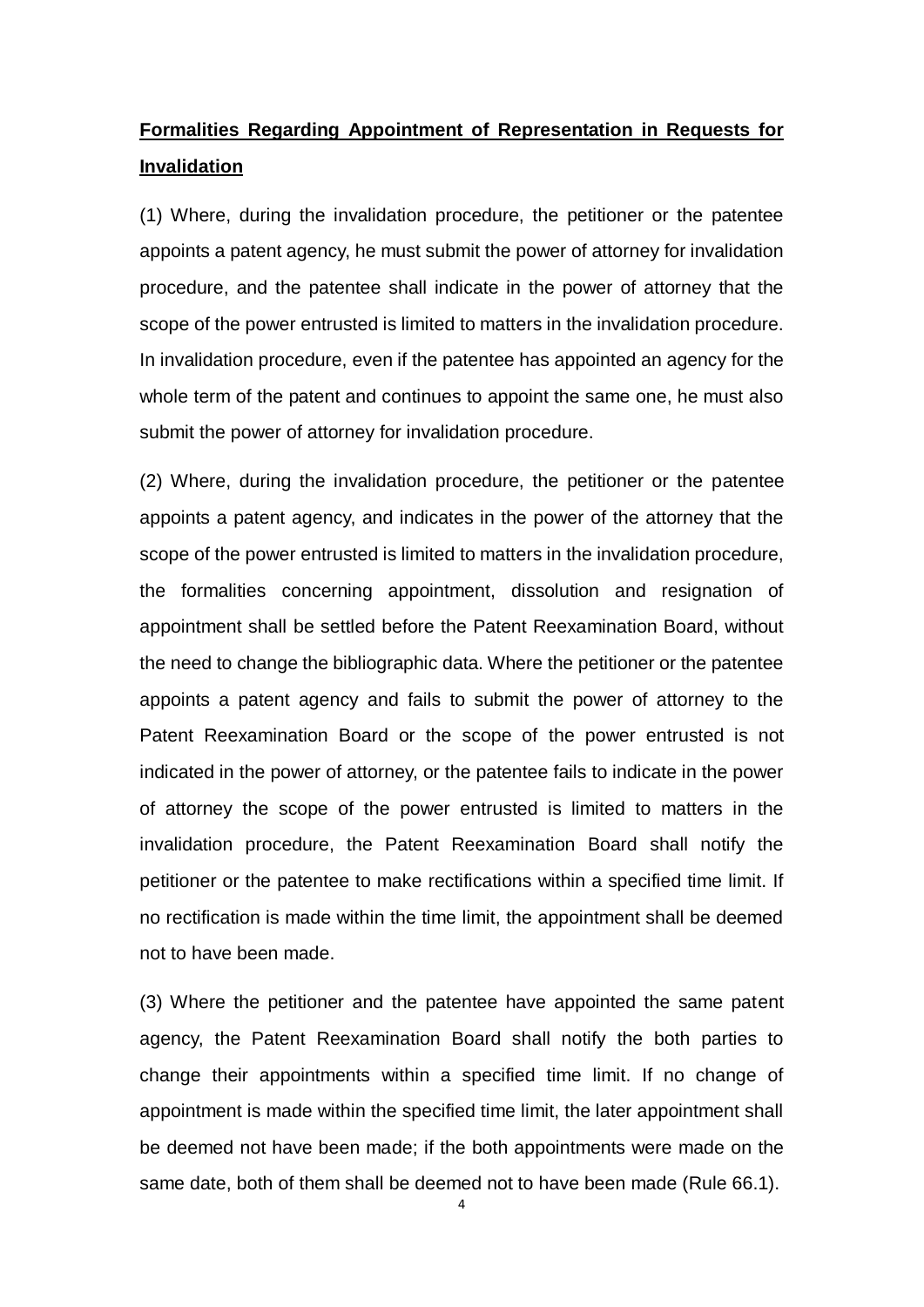(4) Where the petitioner shall appoint a patent agency according to Article 19.1, but fails to meet this requirement, the request for invalidation shall not be accepted.

(5) Where the petitioner has appointed more than one patent agency at the same time, he shall designate in written form one of the agencies as the contact person. If no agency was designated, the Patent Reexamination Board will take the agency entrusted fist in the invalidation procedure as the contact person; where more than one agency was entrusted first, the Patent Reexamination Board will take the agency in the first name order as the contact person; where there was no made order (separately entrusted on the same day), the Patent Reexamination Board shall notify the petitioner to designate within a specified time limit, and if no designation is made within the time limit, the appointment shall be deemed not to have been made.

(6) Where a party intends to appoint a citizen as his representative, the provisions governing the appointment of a patent agency shall apply *mutatis mutandis*. The scope of power for a citizen representative shall be limited to making observations and receiving documents in oral proceedings.

(7) The agent is required to submit a specially authorized power of attorney where:

(i) the agent of the patentee admits the petitioner's request for invalidation;

- (ii) the agent of the patentee amends the claims of the patent;
- (iii) the agents reach a settlement;

(iv) the agent of the petitioner withdraws the request for invalidation.

(8) For other matters not described in the above, Chapter 1, Section 6.1 of Part I of these Guidelines shall apply *mutatis mutandis*.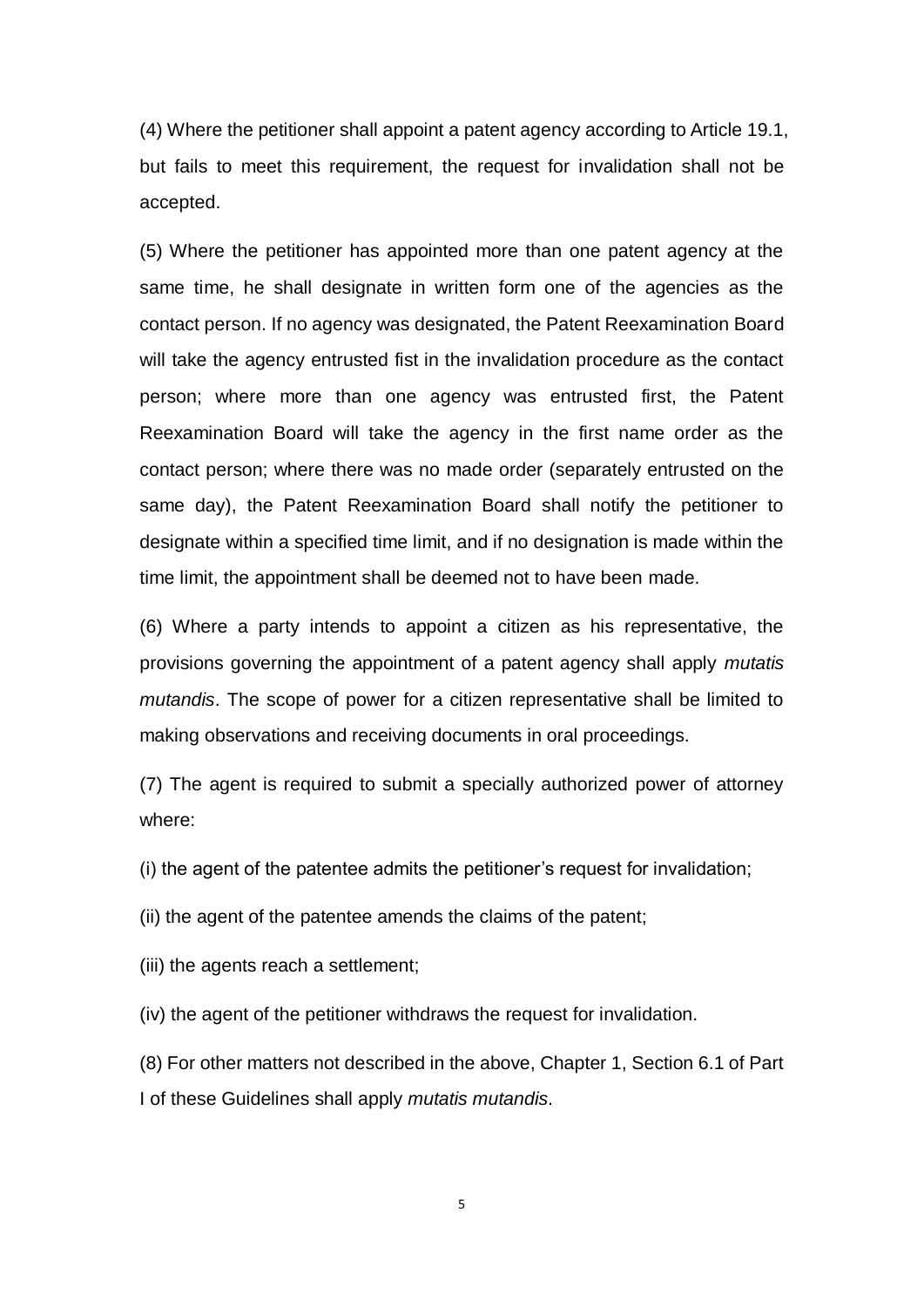## **Acceptance or Nonacceptance of Patent Application**

### **Requirements for Acceptance**

(4) Where the applicant is a foreigner, foreign enterprise or other foreign organization, the application shall be in conformity with the provisions of Article 19.1, and the country to which the applicant belongs shall be in conformity with the provisions of Article 18;

(5) where the applicant is an individual or enterprise or other organization of Hong Kong, Macao or Taiwan, the application shall comply with the provisions of Chapter 1, Section 6.1.1 of Part I.

## **Circumstances of Nonacceptance**

(5) Where a foreign applicant is obviously not entitled to file an application for patent due to his nationality or its residence;

(6) Where, as the first named applicant, a foreigner, foreign enterprise or other foreign organization without habitual residence or business office in Mainland China does not appoint a patent agency;

(7) Where, as the first named applicant, an individual, an enterprise or other organization from Hong Kong, Macao or Taiwan without habitual residence or business office in Mainland China does not appoint a patent agency;

(8) Where the application is mailed directly from a foreign country to the Patent Office;

(9) Where the application is mailed directly from Hong Kong, Macao, or Taiwan to the Patent Office.

## **Special Provisions on Examination of Electronic Application**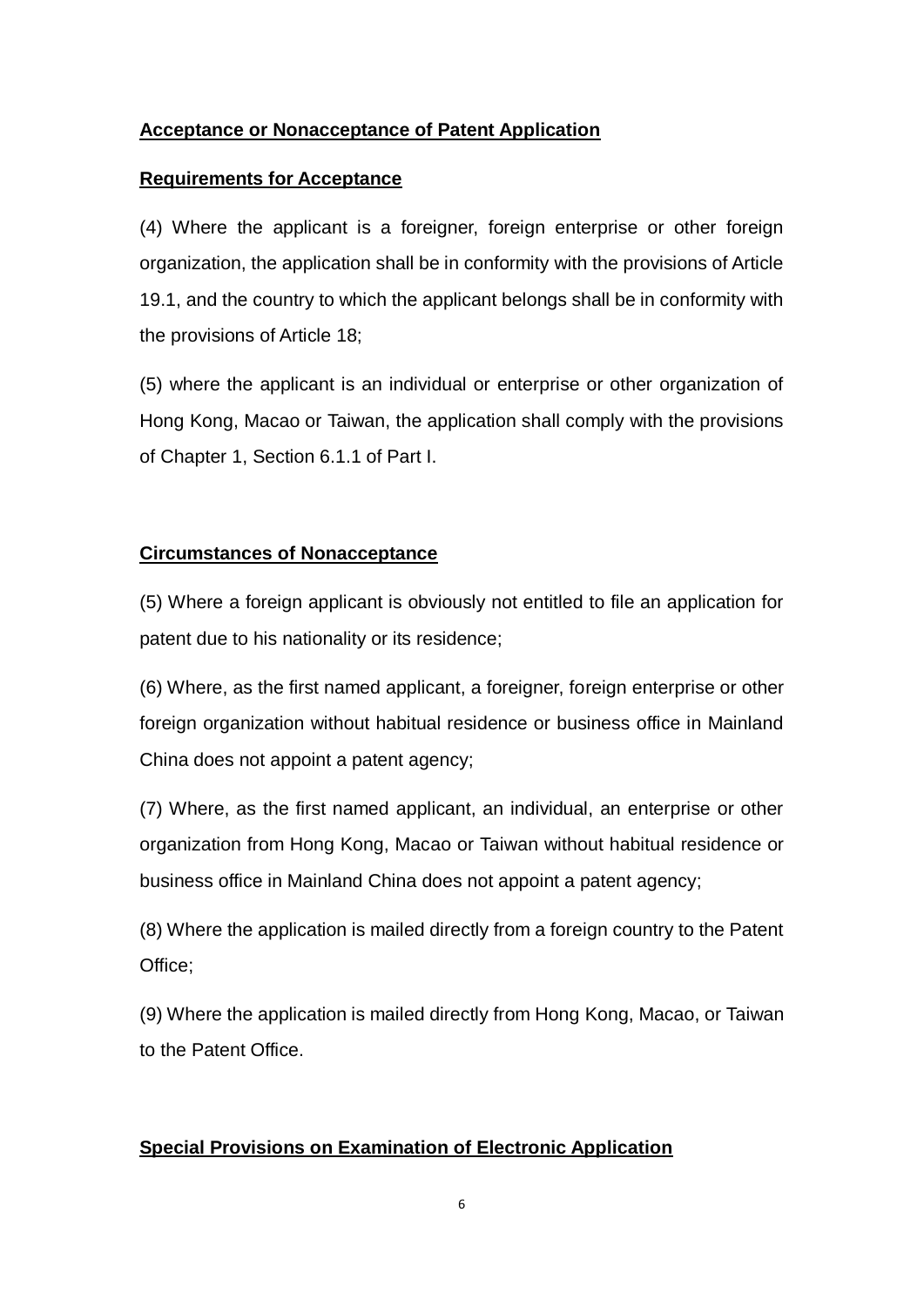#### 5.1 Power of Attorney

Any applicant who appoints a patent agency for applying for a patent, or for having other patent matters to attend to in electronic form, shall submit a power of attorney in electronic form and the original paper power of attorney. Any applicant who appoints a patent agency for handling formalities of reduction or postponement of the payment shall declare it in the power of attorney in electronic form. Where the general power of attorney has been deposited with the Patent Office, if the serial number of that general power of attorney has been indicated in the request when filing the application or has been indicated in the statement when going through the formality for a change of bibliographic data, the patent agency shall be exempted from submitting the general power of attorney in electronic form and the photocopy thereof.

#### 5.2 Dissolution of Appointment and Resignation of Appointment

Where a patent agency has been appointed by the applicant of electronic application, at least one applicant shall be electronic application user when the formalities of dissolution or resignation of appointment are gone through. Where none of the applicants is the electronic application user, the formalities of dissolution or resignation of appointment shall not be gone through. The examiner shall issue the *Notification that Request Deemed Not to Have Been Made* and notify the party concerned to go through the formalities of Registration of Electronic Application User. Where the formalities of dissolution are in conformity with the requirements, the applicant who has registered as electronic application user to go through the formalities shall be representative of the patent application. Where the formalities of resignation are in conformity with the requirements, the applicant who has registered as electronic application user and has been indicated in the request shall be the representative of the patent application. Where no representative has been designated, the first name applicant who has registered as electronic application user shall be the representative of the patent application.